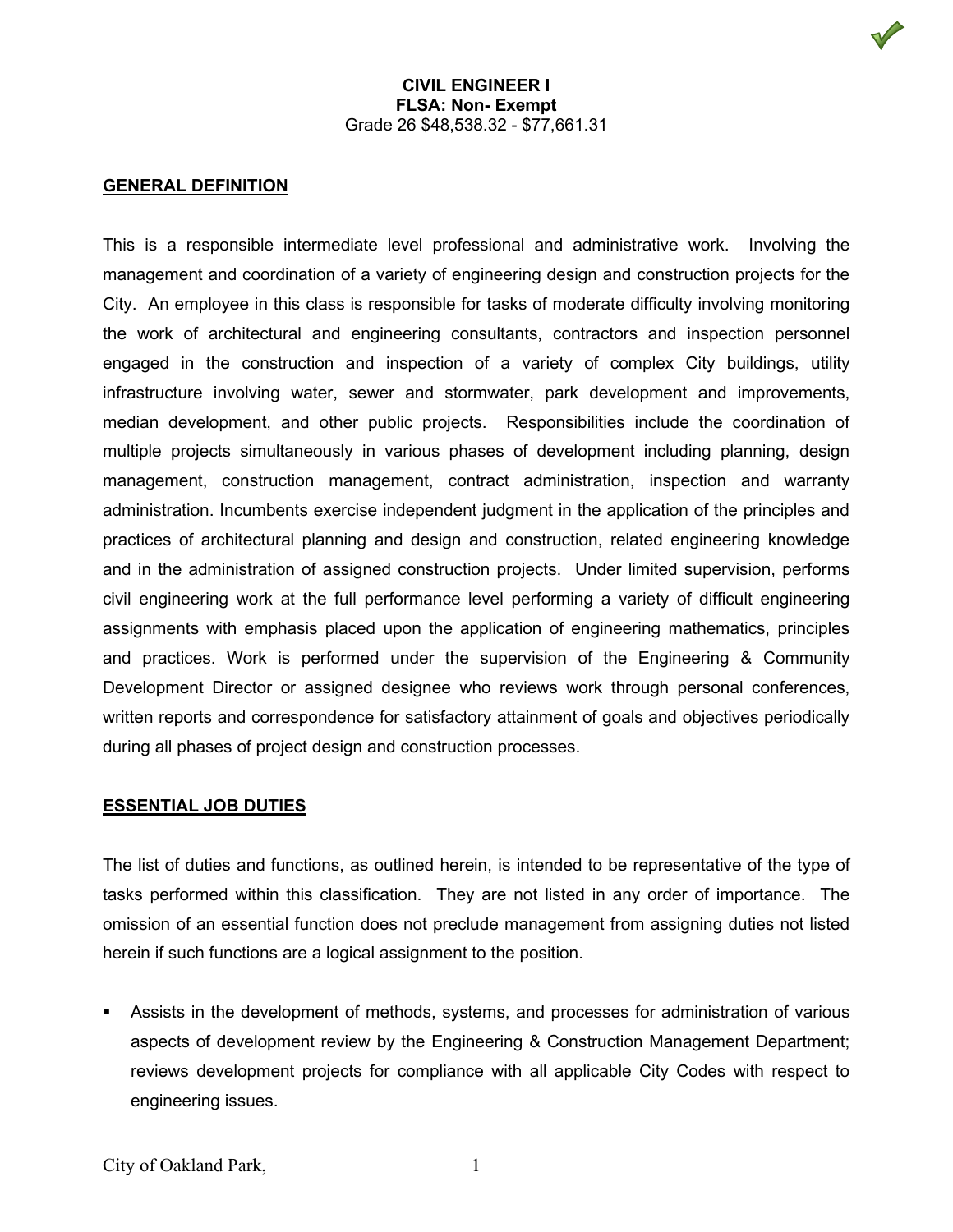- Creates reports that identify the status of development projects for presentation to various groups; develops all agenda items necessary for the administration of Development projects.
- Inspects the construction of public and private development improvements for adherence to City Codes and regulations; coordinates and ensures appropriate permitting by outside agencies for all public and private development projects as required.
- Assists in the development of standard drawings and general notes to be included in all construction projects; participates in the engineering aspect of the building permit process.
- Reviews all plats for conformity with all codes and regulations and ensures recording of all right of way and easement documents with the County.
- Conducts field and office studies to acquire information for detailed drawings, plans, and designs for the construction, alteration and maintenance of public works infrastructure.
- **Investigates the engineering feasibility and cost of proposed projects; prepares estimates of** the cost and quantity of materials and equipment as well as labor costs; prepares specifications and contract documents.
- Makes engineering calculations necessary to complete designs, specifications, cost and materials estimates, and other engineering features; determines the most practical, economic and feasible materials required to complete specific projects; acquires permits from all applicable agencies where required.
- Inspects construction, alteration or maintenance projects for conformance to plans and specifications as part of the completion of design projects; interprets plans and specifications to the contractor; gathers data for the preparation of cost estimates; computes work progress for partial payments to contractors; confers with design engineers, consultants and contractors on design changes to resolve field problems; recommends design changes to supervisor.
- Reviews plans and specifications prepared by consulting architects and engineers to determine accuracy and completeness of plans and for compliance with sound engineering practices; confer with architects and engineers in explaining and interpreting design, and contract requirements; reviews and recommends a change of orders for additions to or deletions from approved drawings and specifications.
- Assists in the coordination of bid advertisements to include preparing and distributing plans and specifications, holding pre-bid and pre-construction conferences, evaluating bids, and preparing agenda items for the award of contracts.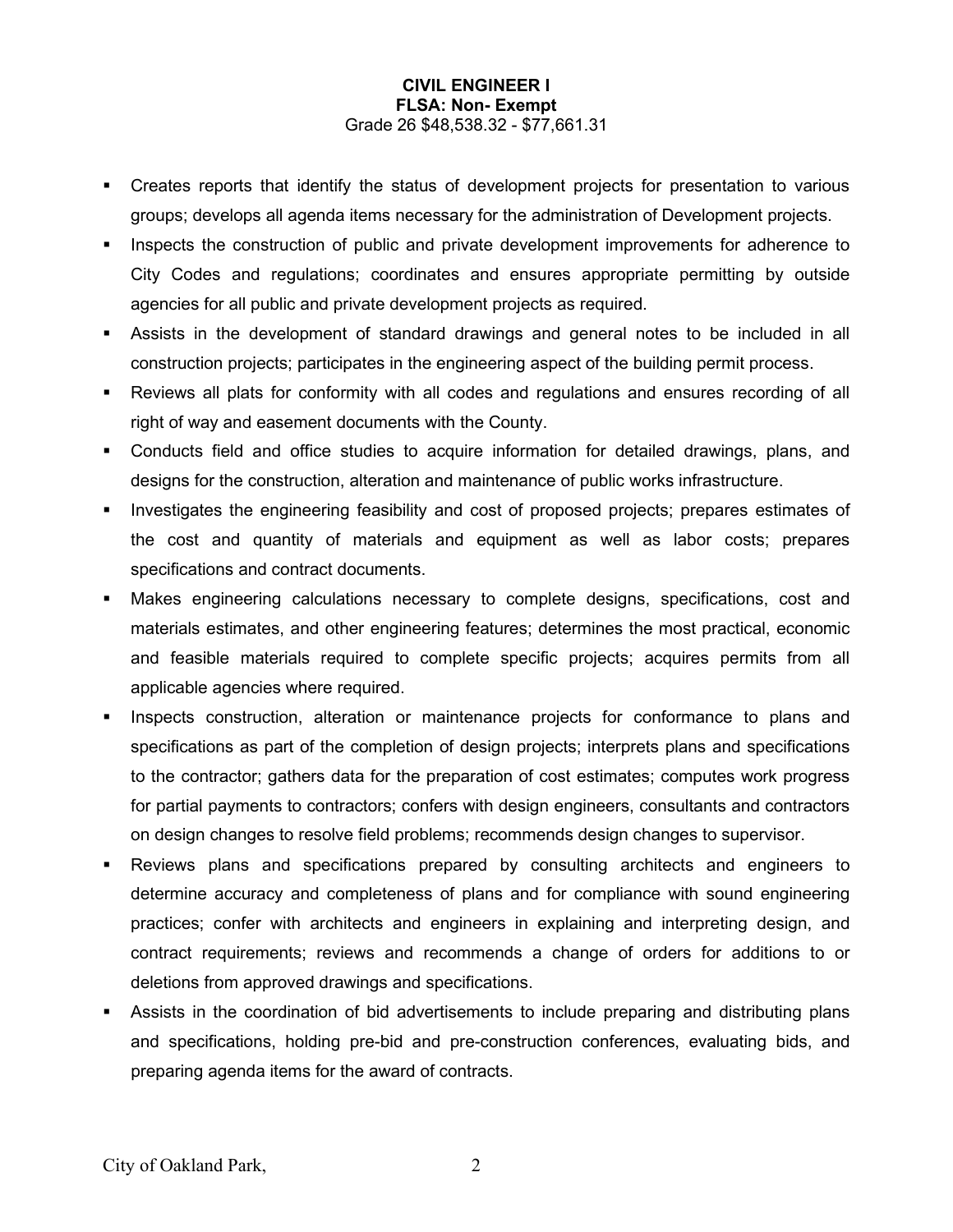- Receives, reviews and/or submits various records and reports including engineering plans and specifications, technical reports, bonds, insurance documents, soils reports, utility tests, permits and applications, purchase requisitions, performance appraisals, correspondence, progress, punch-list items, etc.
- Manages projects in various phases of development including planning, design, building a start-up, construction management, inspection and warranty administration including recommendations for approval/disapproval of pay requests, change orders, etc.
- Maintains comprehensive project documentation; schedules and conducts meetings with consultants, contractors, and sub-contractors.
- Prepares a variety of correspondence to contractors, consulting engineers and architects, governmental agencies and organizations, and others regarding the interpretation of specifications, policy determination, approval of materials and equipment, and workmanship standards.
- Receives, reviews, prepares and/or submits various records and reports including purchase requisitions, budget documents, activity, and technical reports, invoices, correspondence, grant applications, graphs and charts, etc.
- **Interacts and communicates with various groups and individuals such as Public Works** personnel, City department heads and employees, regulatory agencies, community groups, and the public when required.
- Answers complaints by citizens pertaining to damage, inconvenience or nuisance created by construction work.
- **Attends and writes reports of meetings.**
- **Requires regular attendance to scheduled work shifts.**

# **KNOWLEDGE, SKILLS & ABILITIES**

- Basic knowledge of the principles, practices, and methods of engineering, and public works planning, design and construction.
- Basic knowledge of federal, state and municipal rules, regulations, ordinances, and architectural drawings production techniques, and information management techniques relating to architecture, engineering, public works, and building construction.
- **Basic knowledge of structural design, and air-conditioning, plumbing, and electrical systems.**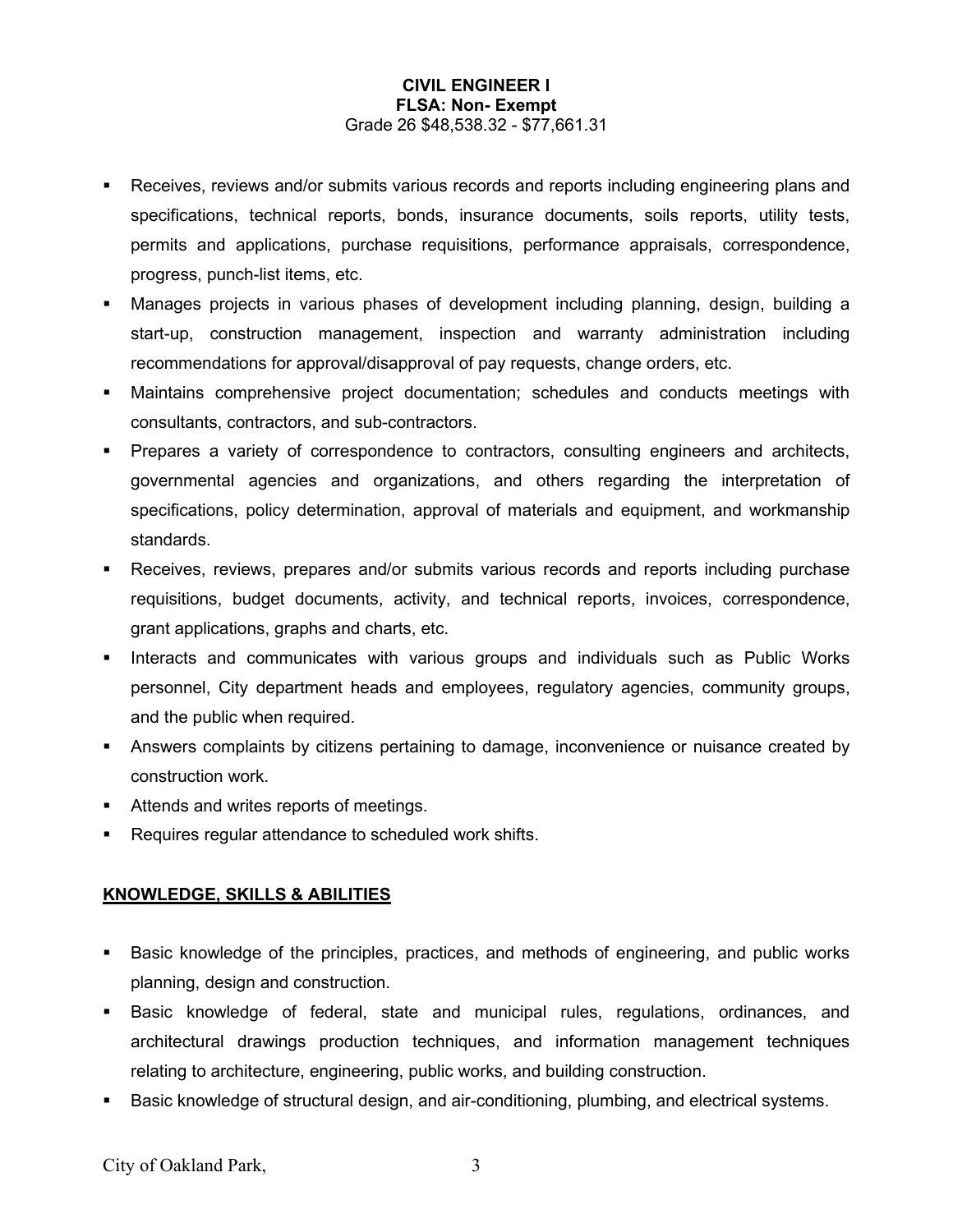- Basic knowledge of contracts, forms, and procedures relative to building construction activities.
- Basic knowledge of building materials, methods and construction systems.
- **Basic knowledge of building codes, laws, regulations and design standards.**
- Skill in using logic and reasoning to identify the strengths and weaknesses of alternative solutions, conclusions or approaches to problems
- Ability to inspect complex projects under construction for conformance to contract documents.
- Ability to understand engineering drawings and specifications related to construction projects.
- Ability to review and suggest changes, additions, and corrections in detailed plans and specifications of construction projects.
- Ability to interpret pertinent laws and regulations and enforce compliance with designs and construction schedules.
- Ability to operate a variety of equipment such as calculator, computer, telephone, vehicle, and computer-aided drafting and survey equipment, and two-way radio.
- Ability to establish and maintain effective working relationships with consultants, contractors, supervisors and departmental officials.
- Ability to analyze bids and make recommendations for award of contract.
- Ability to conduct meetings with consultants, contractors' representatives of user agencies.
- Ability to express ideas clearly and concisely, verbally and in writing.

# **MINIMUM ACCEPTABLE EDUCATION, TRAINING & EXPERIENCE**

Graduation from an accredited college or university with a bachelor's degree in civil engineering and a minimum of two (2) years of responsible experience. Must be registered as a Professional Engineer in the State of Florida or the ability to transfer from another State. Must have the computer skills necessary to perform key elements of the job. Must possess a valid State of Florida driver's license.

# **PREFERRED**

Experience in land development or stormwater and municipal engineering.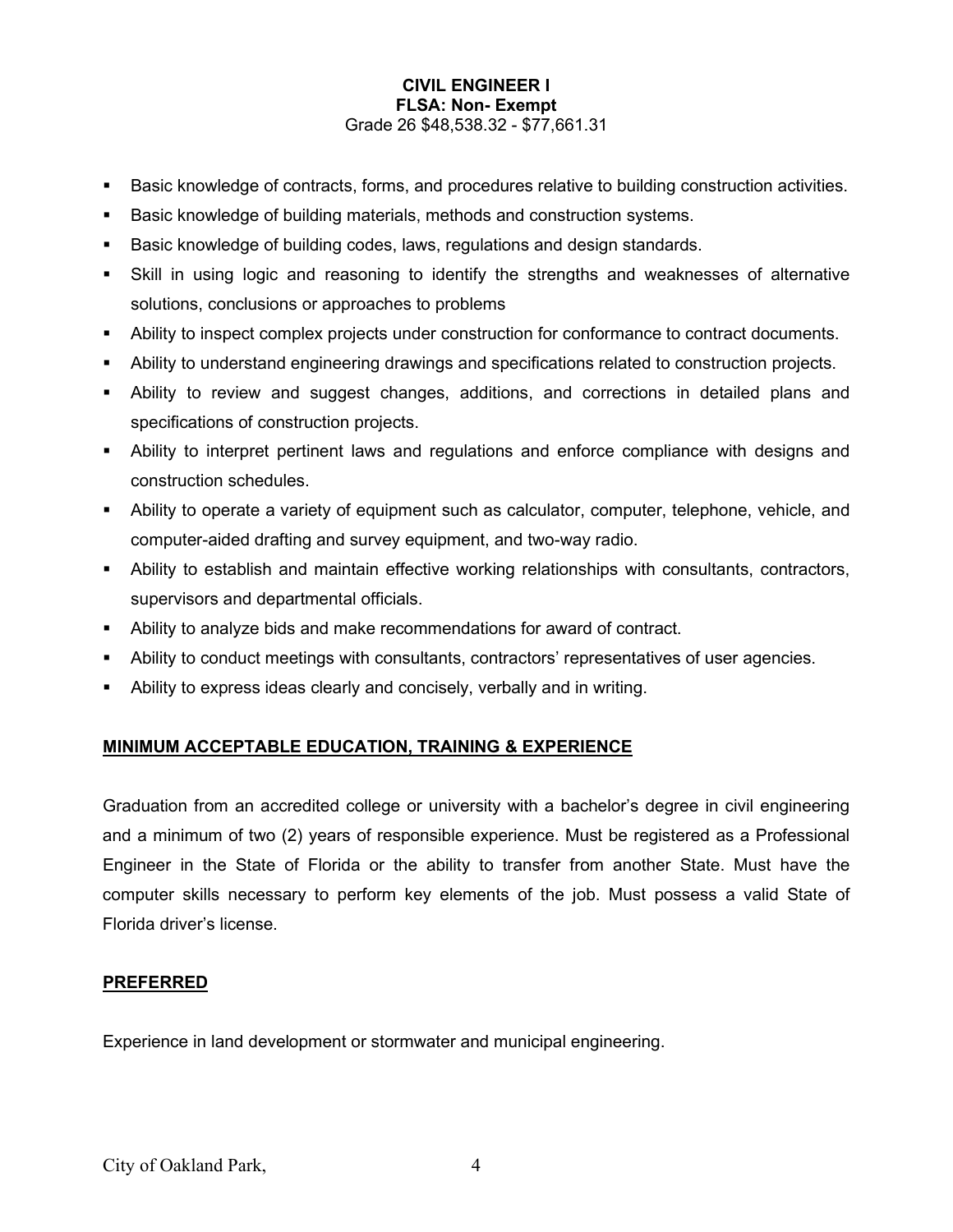### **PHYSICAL REQUIREMENTS**

The City of Oakland Park is an Equal Opportunity Employer. In compliance with the Americans with Disabilities Act (42 U.S. C. 12101 et. seq.), the City of Oakland Park will provide reasonable accommodations to qualified individuals with disabilities and encourages both prospective and current employees to discuss potential accommodations with the employer. The physical demands described here are representative of those that must be met by an employee to successfully perform the essential functions of this job.

Tasks involve the ability to exert light physical effort in sedentary to light work, but which may involve some lifting, carrying, pushing and/or pulling of objects and materials of lightweight (5-15 pounds). Tasks may involve extended periods of time at a keyboard or workstation. Work is performed in usual office conditions with rare exposure to disagreeable environmental factors. Some tasks require visual abilities. Some tasks require oral communication ability.

A review of this position has excluded the marginal functions of the position that are incidental to the performance of fundamental job duties. All duties and responsibilities are essential job functions and requirements are subject to possible modifications to reasonably accommodate individuals with disabilities. To perform this job successfully, the incumbent(s) will possess the abilities and aptitudes to perform each duty proficiently. Some requirements may exclude individuals who pose a direct threat of significant risk to the health or safety of themselves or others. Requirements are representative of the minimum level of knowledge, skills and ability.

City of Oakland Park, 5